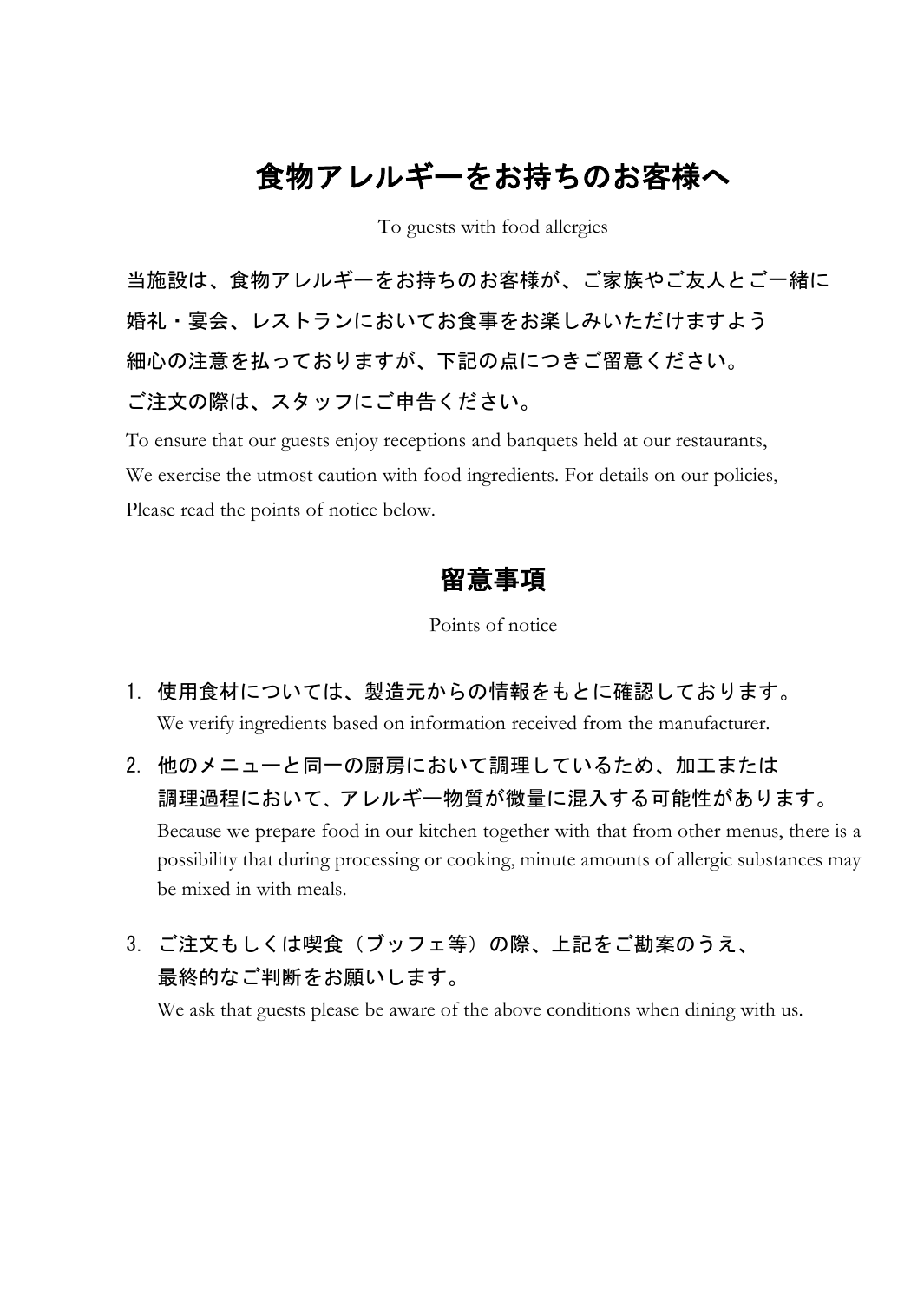石焼ランチ"木立"

Stone-grilled Kaiseki "KODACHI"

| <u>先 付   Starter</u><br>枝豆豆腐 黒豆蛍見立て<br>クコの実 山葵 美味汁<br>Green soybean tofu, black beans shaped like fireflies<br>Wolfberry, wasabi |
|----------------------------------------------------------------------------------------------------------------------------------|
| 温 物 Fried dish<br>国産牛メンチかつ<br>サラダ トマト 自家製だれ<br>Japanese beef ground meat cutlet<br>Salad, tomato                                 |
| 石 焼  Barbecue<br>紋甲烏賊                                                                                                            |
| 松阪豚ヒレ 40 $\rm g$                                                                                                                 |
| 国産豚ロース $40g$                                                                                                                     |
| 国産豚バラ肉 $20g$                                                                                                                     |
| (国産牛ロース 20g)                                                                                                                     |
| 野菜三種盛り                                                                                                                           |
| Squid                                                                                                                            |
| Matsuzaka Pork fillet 40g                                                                                                        |
| Japanese pork loin 40g                                                                                                           |
| Japanese pork belly 20g                                                                                                          |
| (Japanese beef loin 20g)                                                                                                         |
| Three kinds of vegetables                                                                                                        |
| 箸休め Small dish<br>ハチノス辛子酢味噌掛け<br>Reticulum mustard vinegar miso                                                                  |
| <u>食事 Rice</u><br>白御飯 香の物 御飯のお供 赤出汁<br>Rice with garnish, pickles, miso soup                                                     |
| <u>甘味 Dessert</u><br>杏子と白餡プリン<br>Apricot and white bean paste pudding                                                            |

( )内が土休日 【平 日 昼】5,500 【土休日昼】6,300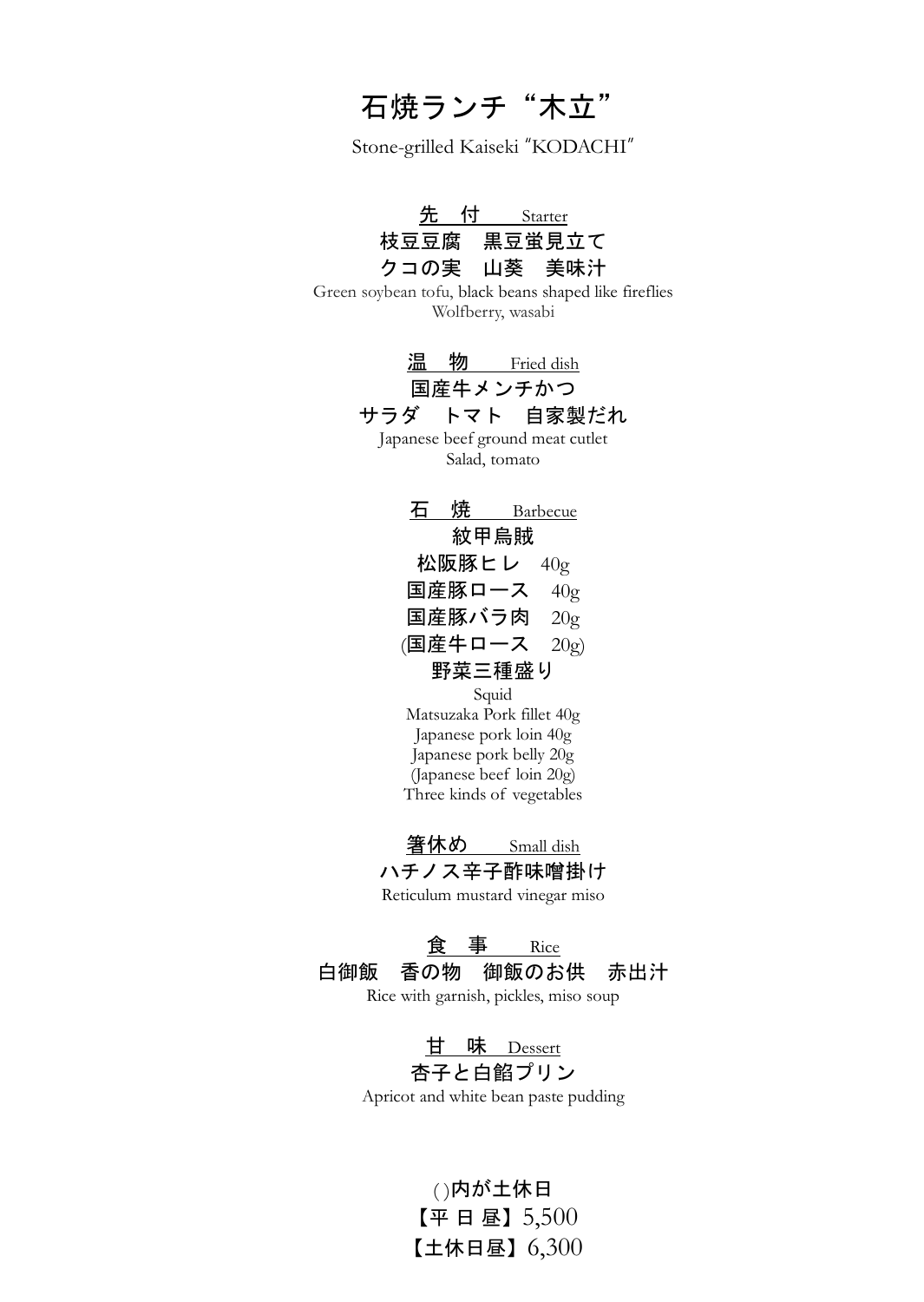# 石焼会席"富士"

Stone-grilled Kaiseki "FUJI"

| 先 付         | Starter : |
|-------------|-----------|
| 枝豆豆腐 黒豆蛍見立て |           |
| クコの実 山葵 美味汁 |           |

Green soybean tofu, black beans shaped like fireflies Wolfberry, wasabi



国産牛メンチかつ

#### サラダ トマト 自家製だれ

Japanese beef ground meat cutlet Salad, tomato

石 焼 Barbecue 勧め魚介 烏賊 松阪豚ヒレ 40g 国産豚ロース 40g 国産牛ロース 40g(60g) 野菜三種盛り Seafood of the day, Squid Matsuzaka Pork fillet 40g

Japanese pork loin 40g Japanese beef loin 40g(60g) Three kinds of vegetables

<u> 箸休め Small dish</u> ハチノス辛子酢味噌掛け Reticulum mustard vinegar miso

#### 食 事 Rice

白御飯 香の物 御飯のお供 赤出汁 Rice with garnish, pickles, miso soup

甘 味 Dessert 水菓子 本日のもの Fruits, today's dessert

( )内が土休日夜 【平日昼夜】8,200 【土休日昼】8,200 【土休日夜】9,000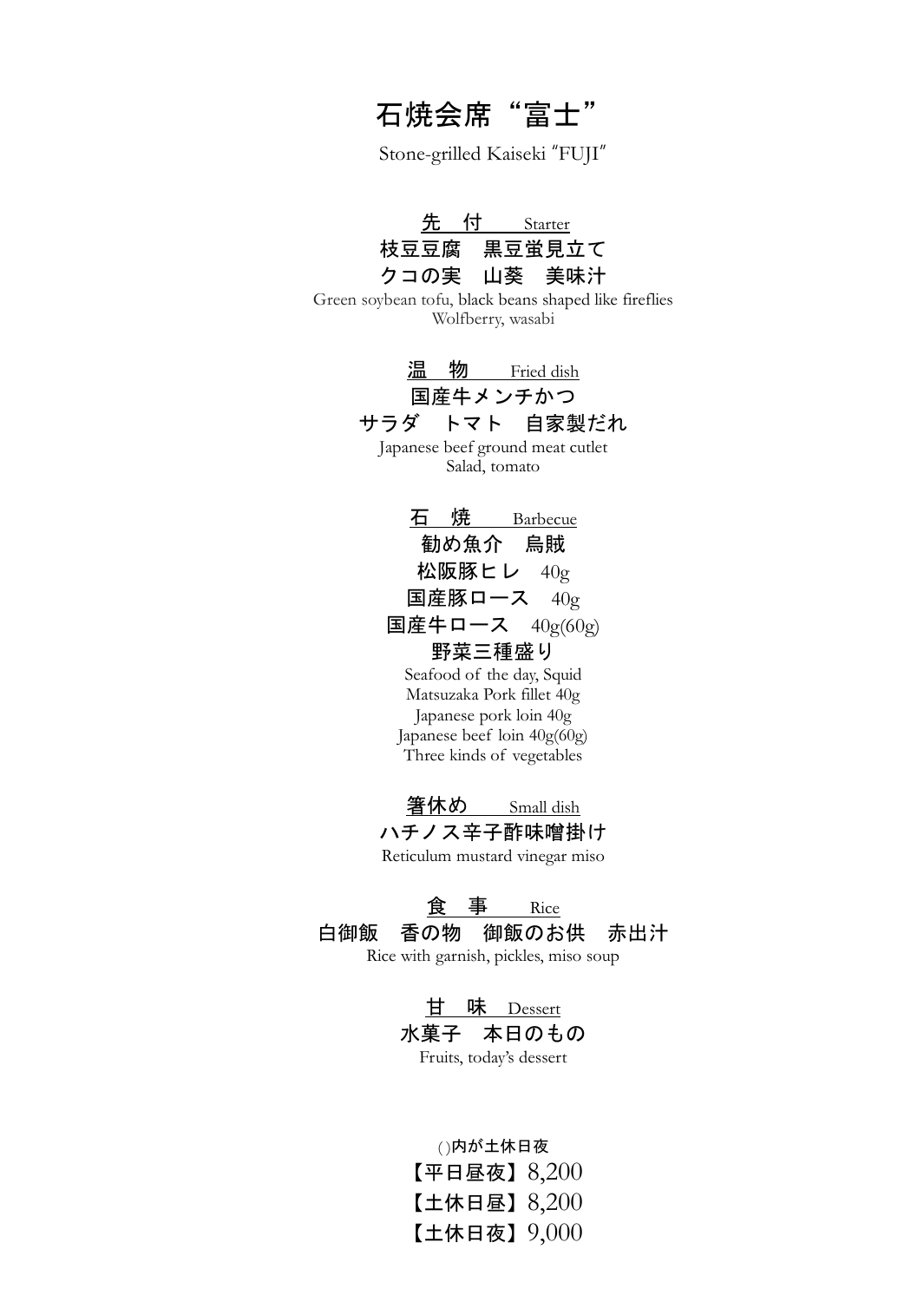# 石焼会席"蛍石"

Stone-grilled Kaiseki "HOTARUISHI"

先 付 Starter 枝豆豆腐 黒豆蛍見立て クコの実 山葵 美味汁

Green soybean tofu, black beans shaped like fireflies Wolfberry, wasabi

前 菜 Appetizers

### 蓴菜と青菜浸し

鮎南蛮漬け 穴子寿司 Watershield and green vegetables

Sweetfish nanban pickles, conger sushi



石 焼 Barbecue 勧め魚介 カウアイ海老 国産豚ロース 40g 国産牛フィレ 30g 国産牛ロース 40g 野菜三種盛り

Seafood of the day, Kauai shrimp Japanese pork loin 40g Japanese beef fillet 30g Japanese beef loin 40g Three kinds of vegetables

食 事 Rice 白御飯 香の物 御飯のお供 赤出汁 Rice with garnish, pickles, miso soup

> 甘 味 Dessert 水菓子 本日のもの Fruits, today's dessert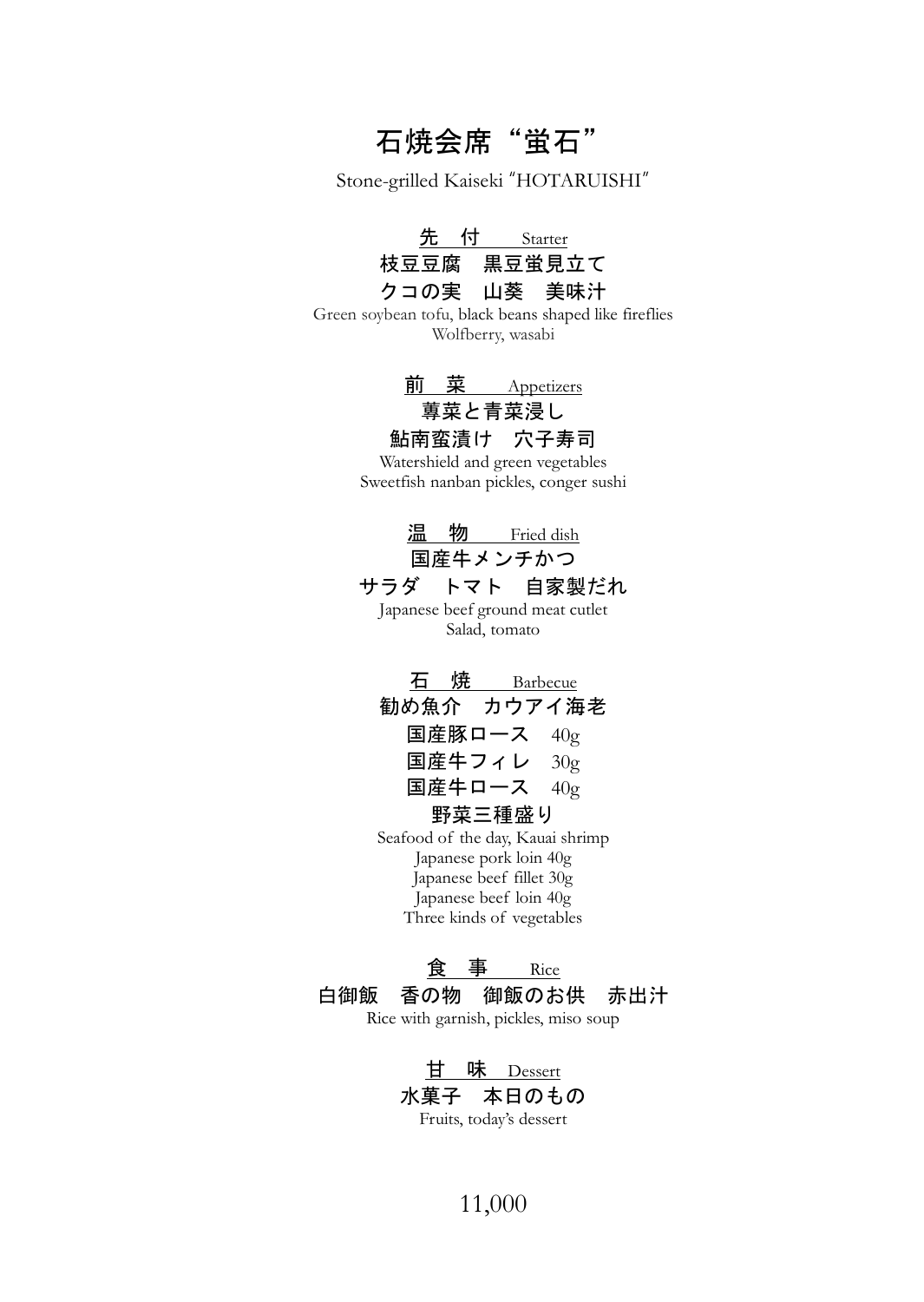石焼会席"流蛍光"

Stone-grilled Kaiseki "RYUKEIKOU"

先 付 Starter 枝豆豆腐 黒豆蛍見立て いくら 山葵 美味汁

Green soybean tofu, black beans shaped like fireflies Salmon roe, wasabi

### 前 菜 Appetizers 蓴菜と青菜浸し 鮎南蛮漬け 白瓜印籠 ハチノス辛子酢味噌掛け 穴子寿司

Watershield and green vegetables, marinated sweetfish White melon, Reticulum mustard vinegar miso, conger sushi

> 造 り Sashimi 縞鯵 本鮪炙り 妻一式

Striped jack, tuna, garnish

石 焼 Barbecue 勧め魚介 帆立 カウアイ海老 黒毛和牛ロース 40g 黒毛和牛フィレ 30g 野菜三種盛り

Seafood of the day, scallop, Kauai shrimp Kuroge Wagyu beef loin 40g Kuroge Wagyu beef fillet 30g Three kinds of vegetables

#### 食 事 Rice

#### 白御飯 御飯のお供 香の物 赤出汁

Rice with garnish, pickles, miso soup

甘 味 Desserts 青梅梅酒ジュレ掛け 水菓子 Plum with plum wine jelly, fruits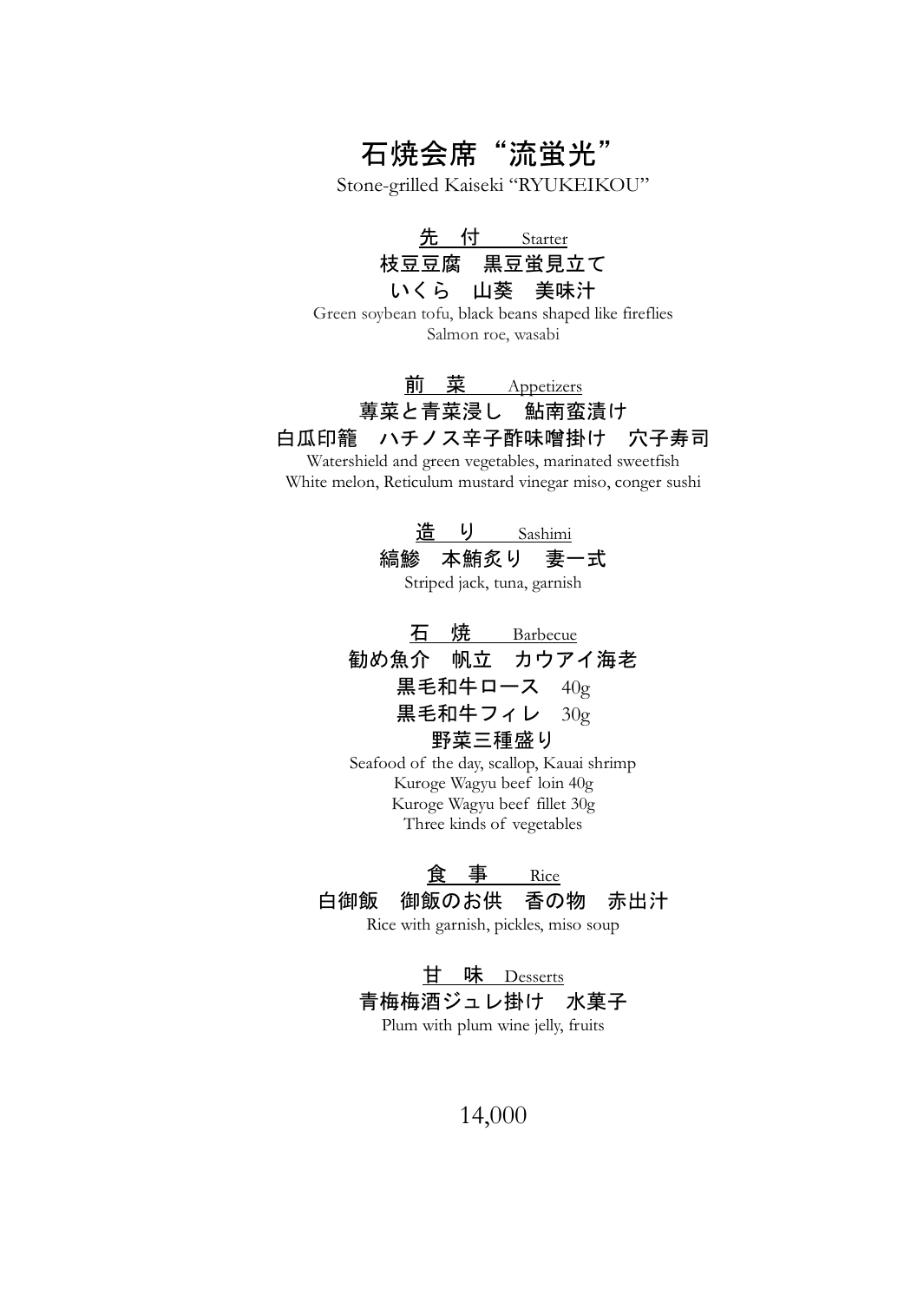### 石焼会席"源氏蛍"

Stone-grilled Kaiseki "GENJIHOTARU"

<u>前 菜 Appetizers</u>

#### 枝豆豆腐 黒豆蛍見立て 蛍烏賊沖漬 蛤紫陽花 白瓜印籠 穴子寿司

Green soybean tofu, black beans shaped like fireflies Okizuke firefly squid, clam, white melon, conger sushi

造り Sashimi

#### 縞鯵 本鮪炙り 妻一式

Striped jack, tuna, garnish

温 物 Steamed dish 鰻南禅寺蒸し

Steamed egg custard with eel

石 焼 Barbecue 鮎 酒盗餡 鮑雲丹ソース添え 国産活け伊勢海老 黒毛和牛ロース 40g 黒毛和牛フィレ 40g 野菜三種盛り

Sweetfish with salted fish guts, Abalone with sea urchin sauce Japanese spiny lobster Kuroge Wagyu beef loin 40g Kuroge Wagyu beef fillet 40g Three kinds of vegetables

食 事 Udon or Rice 椿うどん 豆乳胡麻出汁 または 白御飯 御飯のお供 香の物 伊勢海老赤出汁 Noodles in soy milk sesame dashi

or Rice with garnish, pickles, Japanese spiny lobster miso soup

> 甘 味 Desserts 青梅梅酒ジュレ掛け 桃シャーベット 水菓子 Plum with plum wine jelly Peach sherbet, fruits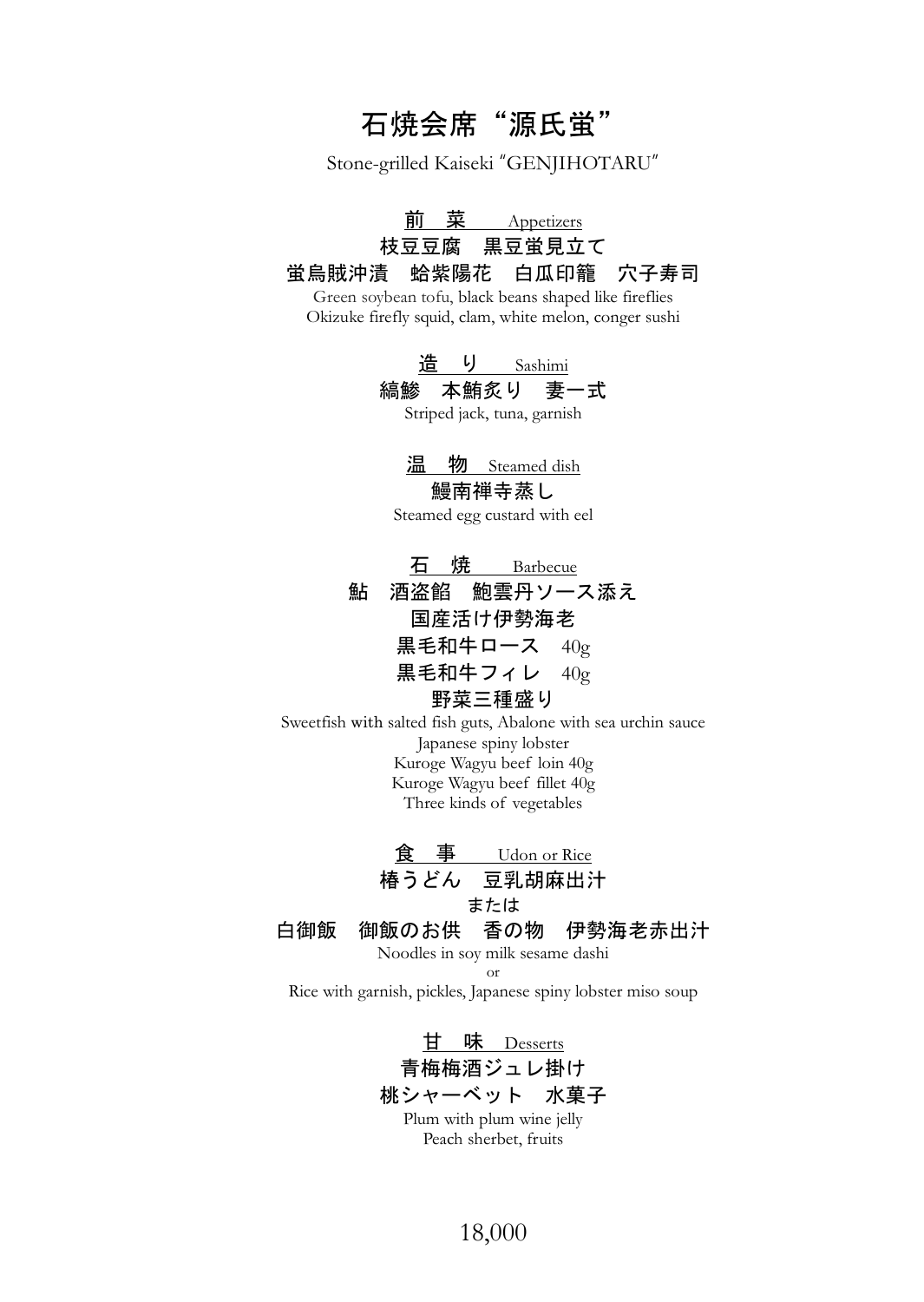# 至福の石焼会席 ~匠~

Special stone-grilled Kaiseki 7 日前迄の予約制でございます Reservations for this menu should be placed 7 days in advance.

> 先 付 Small dish 枝豆豆腐 黒豆蛍見立て いくら 山葵 美味汁

Green soybean tofu, black beans shaped like fireflies Salmon roe, wasabi

#### 菜 Appetizers

### 鮎南蛮漬け 蛍烏賊沖漬

蛤紫陽花 白瓜印籠 穴子寿司

Marinated sweetfish, okizuke firefly squid Clam,white melon, conger sushi

温前菜 Simmered dish 米茄子の鴫炊き 鱶鰭姿煮 九条葱 糸賀喜 糸唐辛子

Simmered eggplant in broth, shark fin Scallion, dried fish flakes, chili peppers threads

> 造 り Sashimi 本鮪 鮮魚二種 妻一式

Tuna, two kinds of fresh fish, garnish

蒸し物 **Steamed dish** 

#### 鰻南禅寺蒸し

Steamed egg custard with eel

石 焼 Barbecue 国産活け伊勢海老 国産鮑肝醤油添え 天然鯛 佐賀牛ロース 40g 佐賀牛シャトーブリアン 40g 野菜三種

Japanese spiny lobster, abalone with liver soy sauce, seabream Saga Kuroge Wagyu beef loin 40g Saga Kuroge Wagyu beef chateaubriand 40g Three kinds of vegetables

> 食 事 Sushi 握り寿司 五貫 伊勢海老赤出汁

5 kinds of assorted sushi, Japanese spiny lobster miso soup

甘 味 Desserts

#### 盛り合わせ

Assorted desserts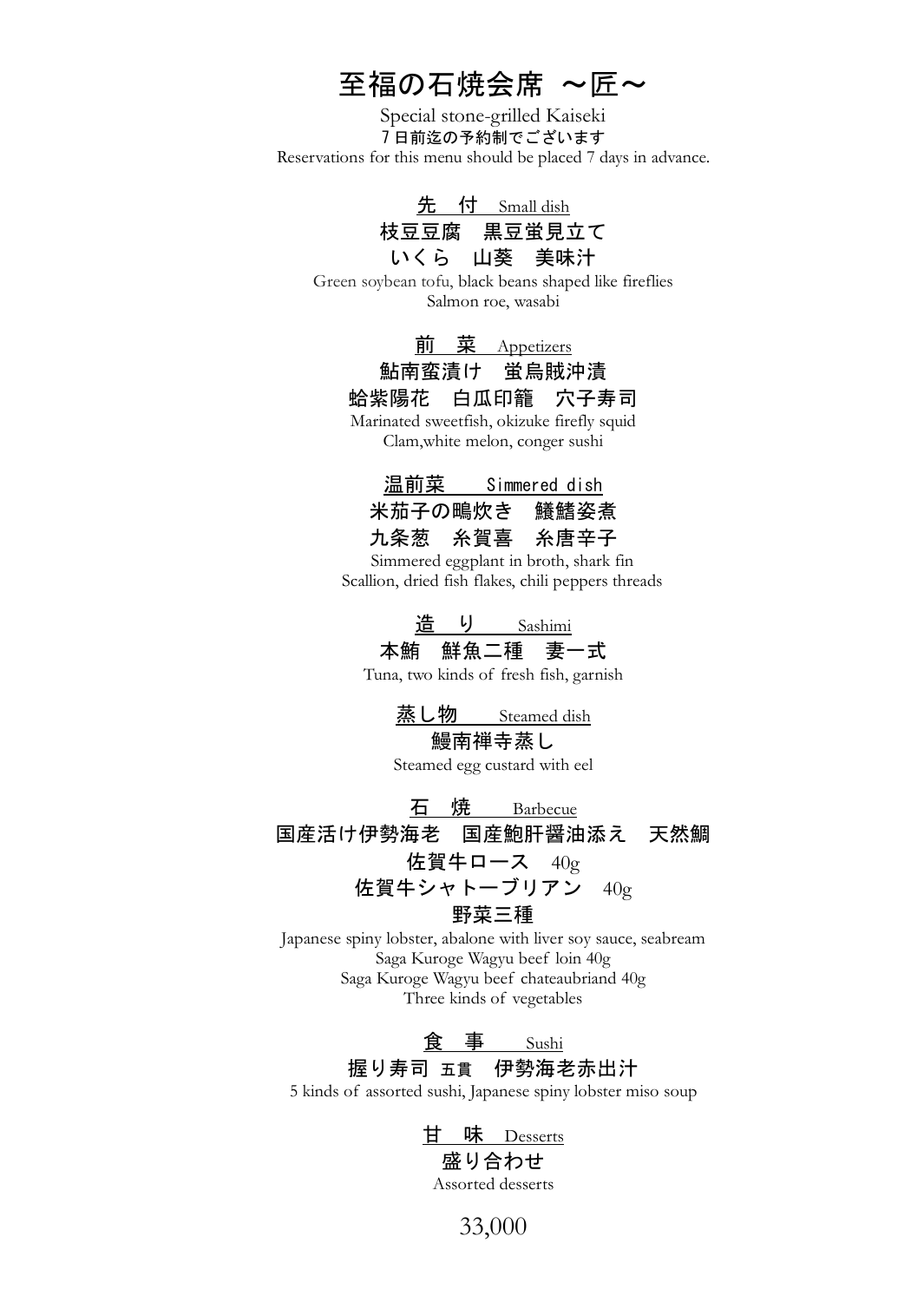茶釜料理

~椿油のオイルフォンデュ~

CHA-GAMA (Oil Fondue) 2 日前迄の予約制でございます。 Reservations for this menu should be placed 2 days in advance.

前 菜 Appetizers

枝豆豆腐 黒豆蛍見立て

蛍烏賊沖漬 蛤紫陽花 白瓜印籠 穴子寿司

Green soybean tofu, black beans shaped like fireflies Okizuke firefly squid, clam, white melon, conger sushi

> 造 り Sashimi 本日の二種盛り 妻一式

> > Two kinds of sashimi

温 物 \_\_\_ Steamed dish

鰻南禅寺蒸し

Steamed egg custard with eel

材 料 Chagama 鯛姿盛り 国産伊勢海老 鯛 帆立東寺揚げ 黒毛和牛フィレ肉変わり揚げ 黒毛和牛野菜巻き 椎茸の肉詰め 野菜三種

Japanese spiny lobster, sea bream, tofu skin-wrapped scallop Kuroge Wagyu beef fillet Kuroge Wagyu beef-rolled vegetables, shiitake mushroom stuffed with meat Three kinds of vegetables

> 食 事 Rice 白御飯 御飯のお供 香の物 赤出汁

Rice with garnish and miso soup, pickles

甘 味 Desserts ホテル椿山荘東京饅頭

本日のアイスクリーム 水菓子

Hotel Chinzanso Tokyo bean-jam bun, ice cream,and fruit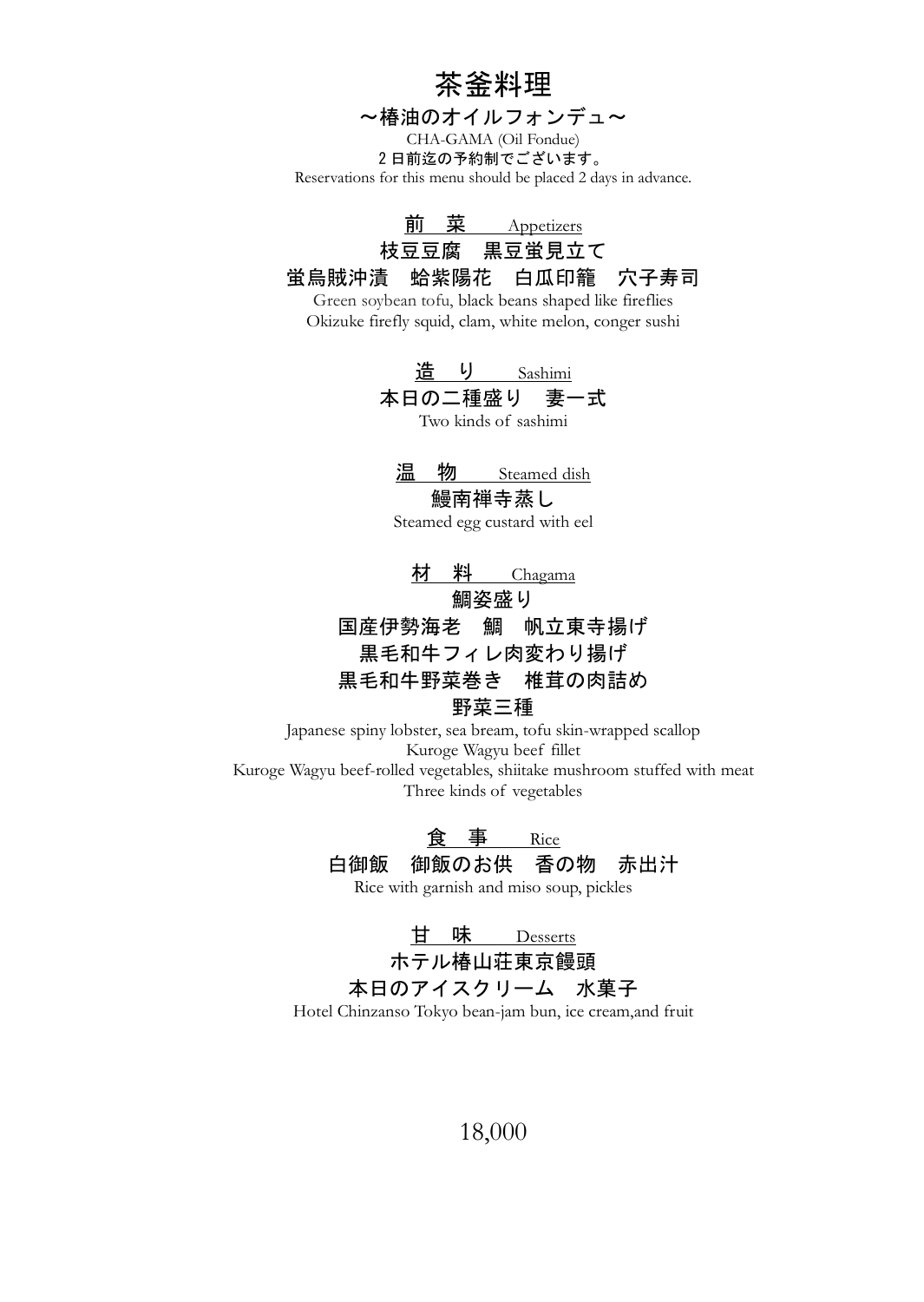### お子様石焼会席

Children's menu

### 本日の豆腐

Tofu of the Day

エビフライ ポテトフライ チキンナゲット サラダ Fried shrimp, French fries, chicken nuggets, salad

> 石 焼 Barbecue

牛ハンバーグ 野菜三種盛り

Beef patty, vegetables

## 白御飯 ふりかけ 赤出汁

Rice, furikake condiment, miso soup

アイスクリーム

Ice cream

3,600

本日の豆腐 Tofu of the Day エビフライ ポテトフライ チキンナゲット サラダ Fried shrimp, French fries, chicken nuggets, salad 本日の造り二種盛り Two kinds of sashimi 石 焼 Barbecue 国産牛ロース 牛ハンバーグ 海老 野菜三種盛り Japanese beef loin, Beef patty, shrimp, vegetables 白御飯 ふりかけ 赤出汁 Rice, furikake condiment, miso soup アイスクリーム 果物 Ice cream, fruit 5,100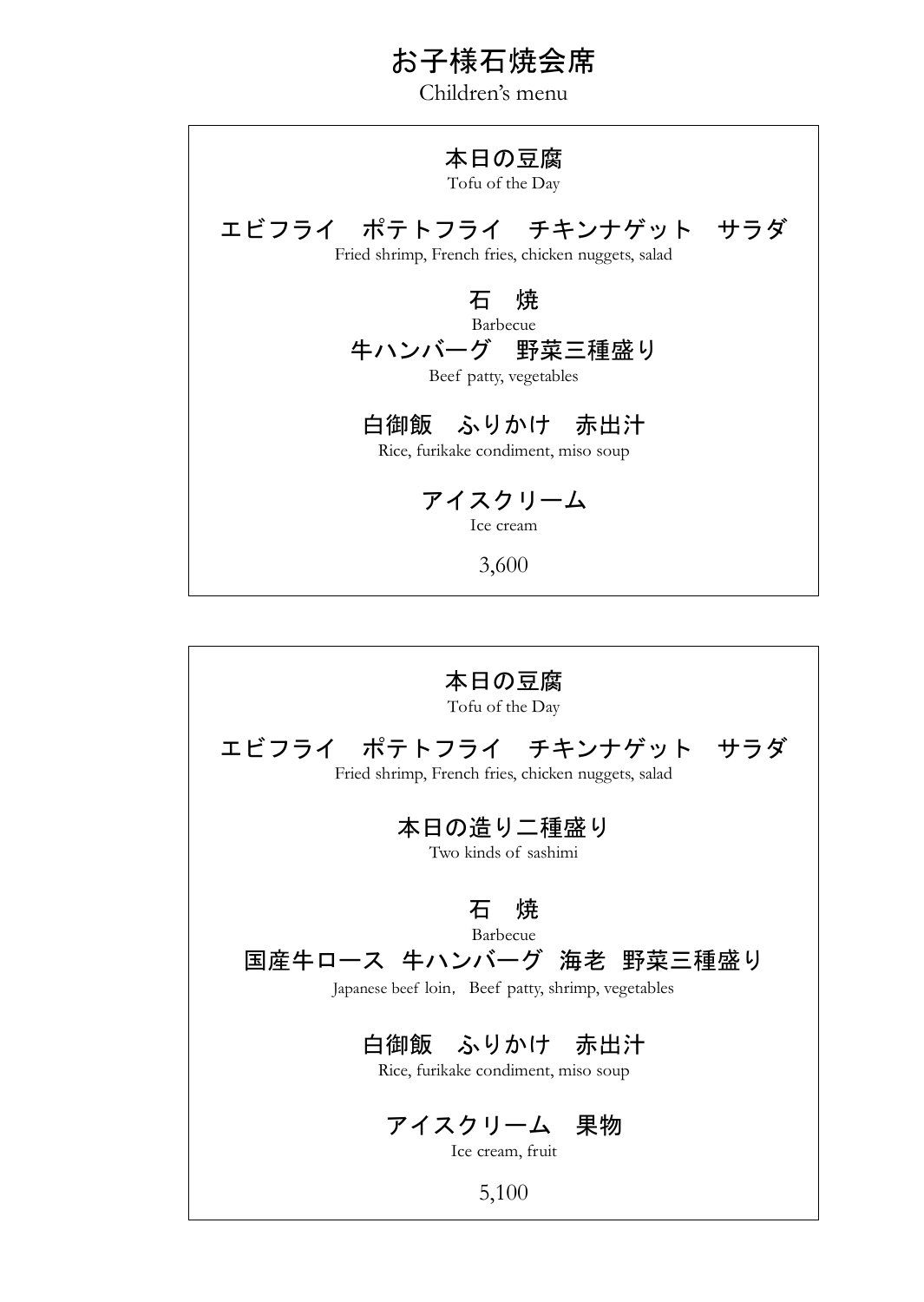|                                         | MEAT | 20g   | 40 <sub>g</sub> |
|-----------------------------------------|------|-------|-----------------|
| 佐賀牛フィレ<br>Saga Kuroge Wagyu beef fillet |      |       | 6,860           |
| 黒毛和牛サーロイン<br>Kuroge Wagyu beef loin     |      | 1,530 | 3,060           |
| 黒毛和牛フィレ<br>Kuroge Wagyu beef fillet     |      |       | 3,960           |
| 国産牛口一ス<br>Japanese beef loin            |      | 1,160 | 2,320           |
| 国産牛フィレ<br>Japanese beef fillet          |      |       | 2,760           |
| 松阪豚フィレ<br>Matsusaka pork fillet         |      |       | 920             |
| 国産豚ロース<br>Japanese pork loin            |      |       | 880             |
| 国産牛つくね<br>Homemade meatball             |      |       | (60g) 2800      |
| 国産豚バラ肉<br>Japanese pork belly           |      |       | 700             |

### SEAFOOD and VEGETABLE

| 国産活け伊勢海老 一尾<br>Japanese spiny lobster |              | 時価 (6,500~) |
|---------------------------------------|--------------|-------------|
| 車海老 一尾<br>Prawn 1 piece               |              | 1,380       |
| カウアイ海老 一尾<br>Kauai shrimp 1 piece     |              | 860         |
| 帆立貝 一切<br>Scallop 1 piece             |              | 1,130       |
| 烏賊 一切<br>Squid 1 piece                |              | 770         |
| 鮑<br>Abalone 100g                     | 約 100g 4,220 |             |
| 白身魚 一切<br>Whitefish 1cut              |              | 800         |
| 野菜各種                                  |              | 300         |

Choice of vegetables